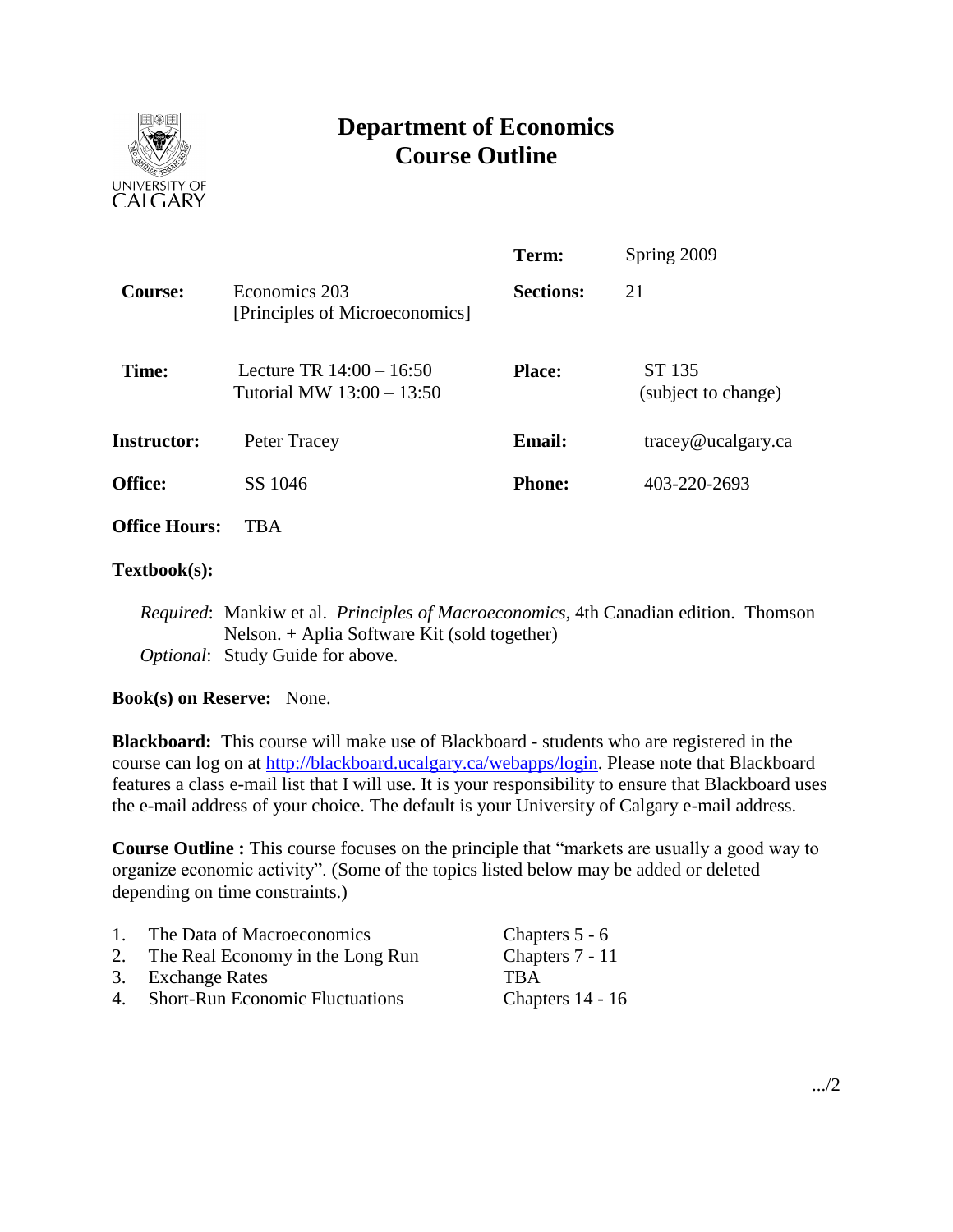## **Grade Determination and Final Examination Details:**

| 4 assignments (using Aplia), of which the 3 best will count | <b>20 %</b> |
|-------------------------------------------------------------|-------------|
| Midterm Examination: Thursday, June 4, 2009                 | 30%         |
| Final Examination                                           | .50%        |

### Assignments:

- 1. In order to complete assignments in this course, you will be required to access the Aplia website at [http://econ.aplia.com.](http://econ.aplia.com/) Please register on the website within the first week of classes.
- 2. Due dates for the assignments will be announced on the Aplia site during the first week of the semester.
- 3. Course material dealing with a particular assignment will typically be covered in class at least two days before the assignment is due; thus, assignments can be completed at any time up to and including the due date. Only the best three assignments will count towards your final mark. Given these factors, only situations where someone can document illness or domestic affliction for an extended period (i.e., the entire 2 days prior to the due date) would possibly warrant shifting the assignment weight to the final exam. Furthermore, technical problems can be expected to occur sometimes with computer systems and internet availability, so it may be a good idea to not wait until the last minute to submit your assignment. Technical problems will typically not justify shifting the assignment weight to the final exam.
- 4. Using Aplia, you will be able to complete practice problem sets prior to each assignment. In the practice problem sets, you will obtain immediate feedback as to whether you have answered a question correctly. In many cases you will be provided with an explanation if you have not answered correctly. Your results in the practice problem sets are not counted or reported to the instructor. It is strongly recommended that you do the practice problems related to a particular assignment prior to completing the assignments.
- 5. Emails regarding Aplia should be directed towards the providers of Aplia, or to the teaching assistants (TAs), who will be assigned to this course.

### Examinations*:*

- 1. Examinations will consist of multiple choice questions.
- 2. The midterm examination will be held during the lecture time. **The exam must be completed during the specified time. Extra time will not be given for any reason.**
- 3. The final examination will last for two hours and will be scheduled by the Registrar. **The exam must be completed during the specified time. Extra time will not be given for any reason.** …/3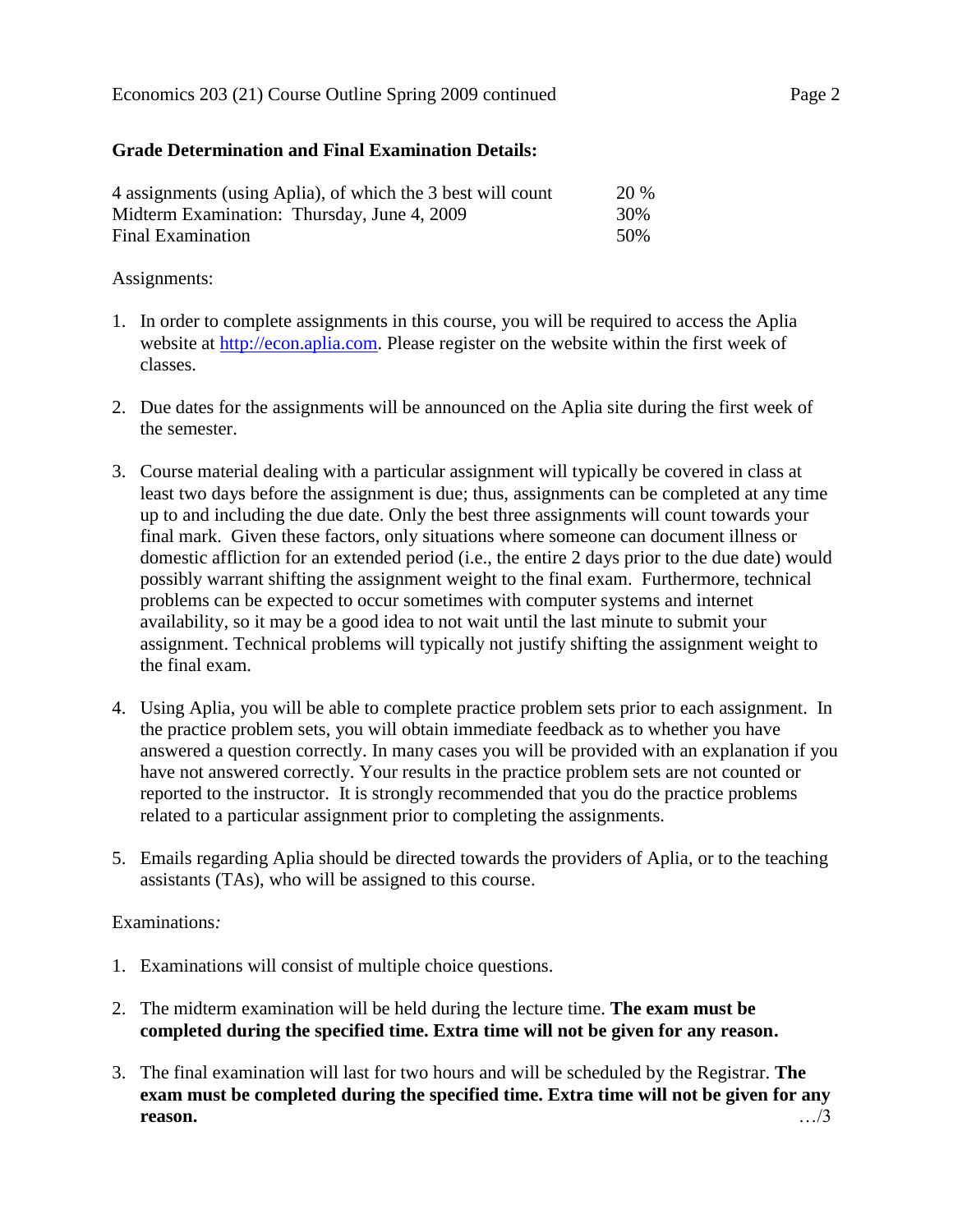4. The use of a non-programmable calculator during tests and examinations is permitted. **The use of graphing calculators, cell phones, and computers is not permitted.**

Assignments, the midterm exam, and the final exam are marked on a numerical (percentage) basis and then converted to letter grades. The course grade is then calculated using the weights indicated above. As a guide to determining standing, these letter grade equivalences will generally apply:

| $A+ 97-100$ B           | $79 - 83$ C- | $62 - 66$ |
|-------------------------|--------------|-----------|
| A $92-96$ B- $76-78$ D+ |              | 57 - 61   |
| A- $89-91$ C+ 73-75 D   |              | $50 - 56$ |
| $B+ 84-88$ C 67 - 72 F  |              | $0 - 49$  |

### **Notes:**

- 1. Students should be aware that no "make-up" midterms will be given. Any student who finds it necessary to miss the midterm must notify the instructor in advance and produce a valid medical certificate or other required documentation in order to have the weighting adjusted. This adjustment will result in the final exam counting for 70% of the final grade and the Aplia assignments counting for 30% of the final grade. Note that deferred final examinations may contain short/long answer questions. Also, deferred final examinations do not have to cover the same material or have the same format as the regular final examination.
- 2. Examinations will not be given prior to the scheduled date.
- 3. Students should be aware of the academic regulations outlined in The University of Calgary Calendar.
- 4. Students seeking reappraisal of a piece of graded term work should discuss their work with the instructor *within* 8 days of the work being returned to class. However, the earliest that grades will be discussed will be two days after the return of an assignment or examination.
- 5. Students will be responsible for all material listed on the course outline, regardless of whether or not the material has been covered in class, unless the instructor notifies the class that the material will not be covered.
- 6. Please note that the following types of emails will receive no response: emails not addressed to anyone in particular; emails where the recipient's name is not spelled correctly; anonymous emails; emails which do not specify the course and section in which you are registered; and, emails involving questions that are specifically addressed on the course outline.